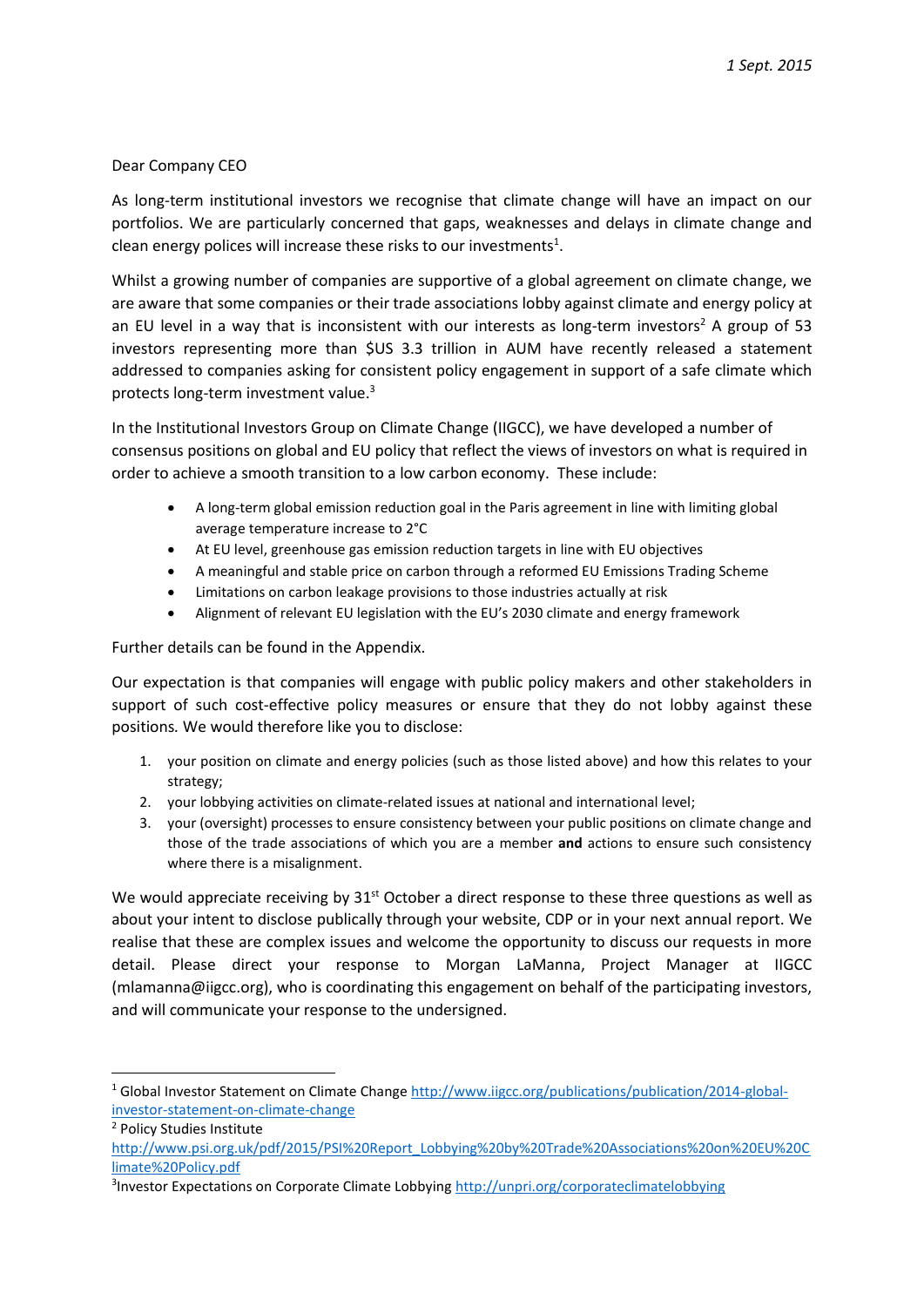We look forward to working further with you to ensure a cost-effective and rapid transition to a low carbon economy.

Yours sincerely,

Pascal Blanqué CIO **Amundi Asset Management**

Ulrika Danielson, Head of Communications & Bill Seddon Coordinator of Corporate Governance **AP2**

Arne Lööw Head of Corporate Governance **AP4**

Richard Gröttheim CEO **AP7**

Erik Jan Stork Senior Sustainability Specialist **APG Asset Management N.V.**

Dr Steve Waygood Chief Responsible Investment Officer **Aviva Investors**

Matt Christensen Global Head of Responsible Investment **AXA Investment Management**

David Shaw Manager, Pensions Investments **BBC Pension Trust Ltd**

Geoff Reader Head of Pensions **Bedfordshire Pension Fund**

Vicki Bakhshi, Head of Governance and Sustainable Investment **BMO Global Asset Management (EMEA)**

Lauren Compere Managing Director **Boston Common Asset Management**

Helen Wildsmith Head of Ethical & Responsible Investment **CCLA**

Ian Simm **CEO Impax Asset Management** Celine Scemama Head of Strategy **Groupe Caisse des Dépôts** 

Chief Executive **Central Finance Board of the Methodist Church**

Pierre Jameson Chief Investment Officer **Church of England Pensions Board**

Sara Nordbrand, Sustainable Investment - Head of Corporate Engagement **Church of Sweden**

Faith Ward Chief Responsible Investment and Risk Officer **Environment Agency Pension Fund**

Bill Seddon Chief Executive **Epworth Investment Management Ltd**

Philippe Desfossés CEO **ERAFP**

Vincent Kaufmann CEO **Ethos Foundation**

Olivier Rousseau Executive Director **Fonds de Réserve pour les Retraites (FRR)**

Councillor Kieran Quinn Chair **Greater Manchester Pension Fund**

Colin Melvin CEO **Hermes Equity Ownership Services**

Saker Nusseibeh CEO **Hermes Investment Management**

Roderick Munsters Chief Executive Officer **Robeco**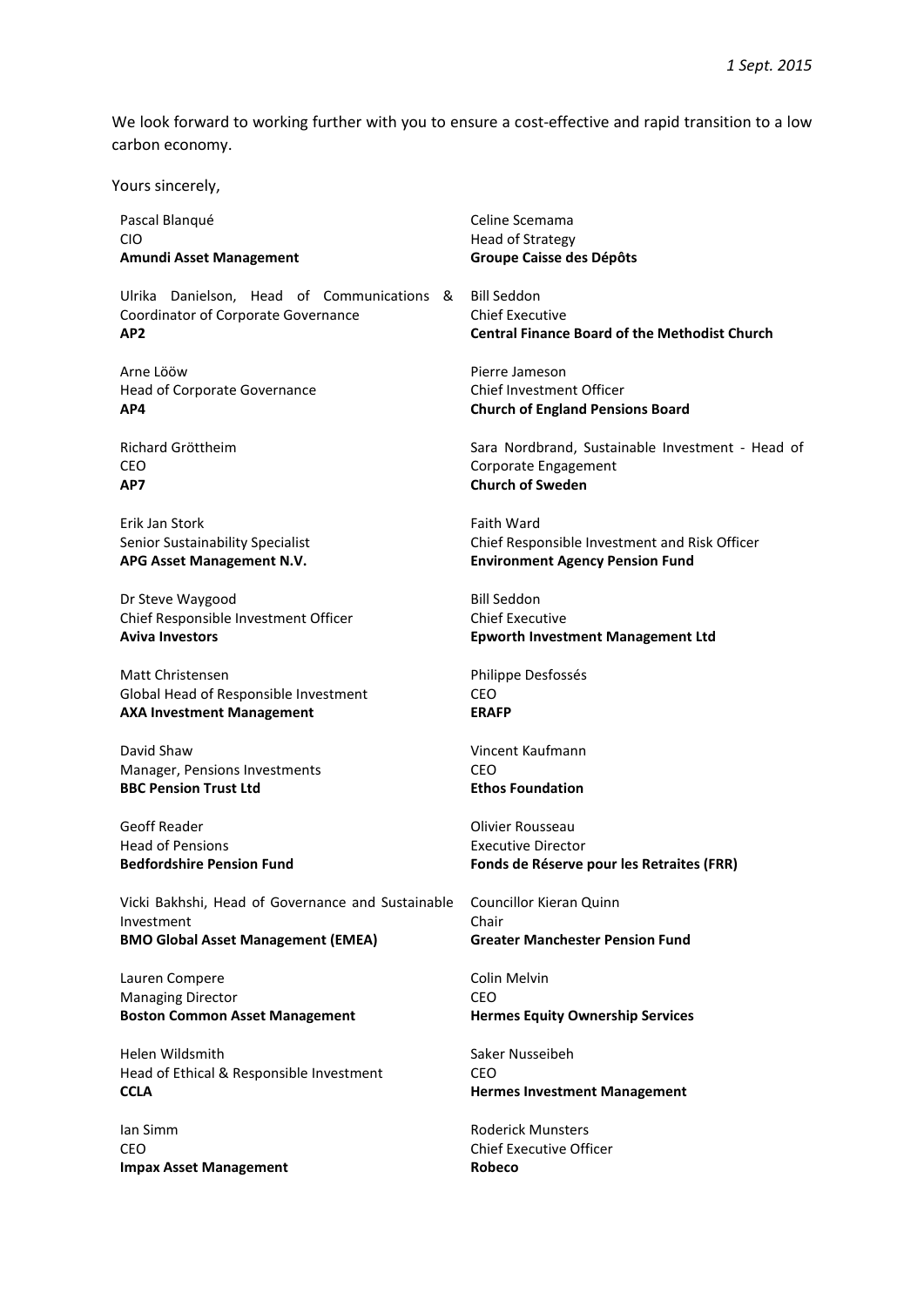Dr. Matthew Kiernan Chief Executive **Inflection Point Capital Management**

Marieke de Leede Director Responsible Investment **Kempen Capital Management**

Sean Hawkshaw Chief Executive Officer **Kleinwort Benson Investors**

Meryam Omi Head of Sustainability **LGIM**

Peter Wallach Head of Pension Fund **Merseyside Pension Fund**

Narina Mnatsakanian, Senior Advisor Responsible Investment & Governance **Mn** 

Mark Fawcett Chief Investment Officer **National Employment Savings Trust (NEST)**

Sasja Beslik Head of Responsible Investment **Nordea Asset Management**

Fredric Nyström Head of Responsible Investment **Öhman**

Marcel Jeucken Managing Director Responsible Investment **PGGM**

Peter Damgaard Jensen CEO **PKA**

Helmut Paulus Chief Executive and Chief Investment Officer **Quoniam Asset Management GmbH**

John David Head of Rathbone Greenbank Investments **Rathbone Greenbank Investments**

Niall O'Shea Head of Responsible Investing **Royal London Asset Management**

Deborah Gilshan Head of Sustainable Ownership **RPMI Railpen Investments**

Natasha Landell-Mills Head of ESG Research **Sarasin & Partners LLP**

Fr Christopher O'Brien OSM Trustee and the Provincial Treasurer **Servite Friars**

John Hattersley Fund Manager **South Yorkshire Pensions Authority**

Filippa Bergin Group Head Sustainability **Storebrand**

Kelly Clark Director **Tellus Mater Foundation**

Nick Perks Trust Secretary **The Joseph Rowntree Charitable Trust**

Ingo Speich, CFA, Head of Sustainability and Engagement Senior Portfolio Manager **Union Investment**

Richard Nunn, Chairman of United Reformed Church Ministers' Pension Trust Limited **United Reformed Church**

Elizabeth Fernando Head of Equities **USS Investment Management**

Timothy Smith, Senior Vice President and Director of ESG Shareholder Engagement **Walden Asset Management**